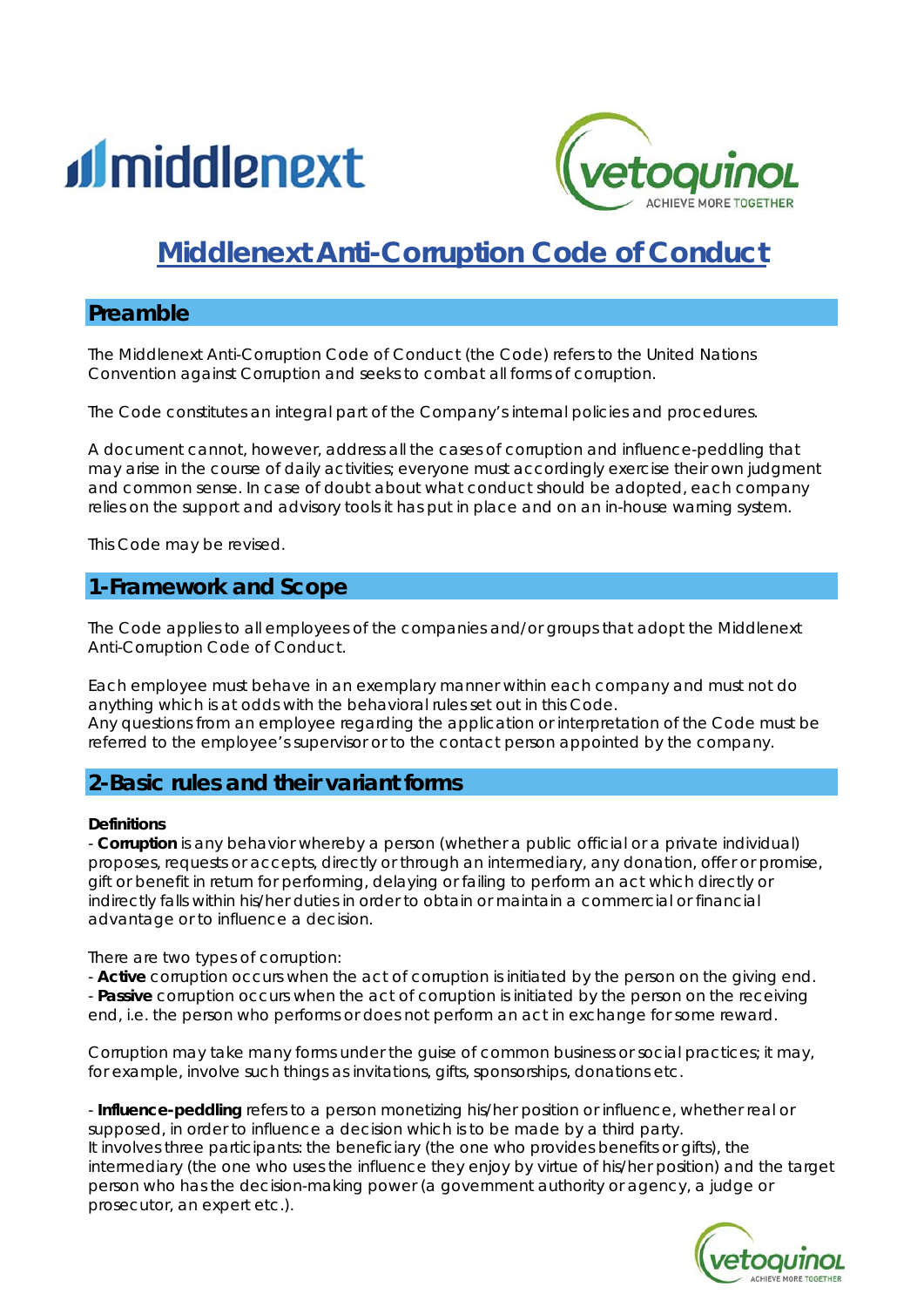#### **Principle and rules**

Employees must not engage in bribery and must not use intermediaries such as agents, consultants, advisers, distributors or any other trading partners for the purpose of committing such acts.

#### **Individuals faced with a proposal must consider the following:**

- Does the proposal comply with laws and regulations?
- Is it consistent with the Code and the interests of the company?
- Is it devoid of personal interest?
- Would I be embarrassed if my decision were made known to others?

Each company that uses the Code as a reference has **developed a procedure** that enables employees faced with a choice involving ethical or business-related considerations to discuss any concerns they may have in a totally confidential setting.

# **2-1 Rules applying specifically to public officials**

#### **Definitions**

The term "public official" denotes a person who holds a position of public authority, is entrusted with public service responsibilities or occupies an elected public office, for him/herself or on behalf of others.

#### **Principle and rules**

Corruption of a public official is punishable by more severe penalties<sup>1</sup>.

Any relationship with a public official must comply with the regulations governing that relationship (i.e. the regulations that apply in the specific country of the public official or which are imposed on them by their employer). While it is not prohibited by law, any benefit granted to a public official must be totally transparent vis-à-vis the Company and subject to prior authorization by senior management.

# **2-2 Gifts and invitations**

#### **Definitions**

Gifts are benefits of any kind given by someone as a token of gratitude or friendship, without any expectation of receiving something in return.

Offering or being offered meals, accommodation and entertainment (shows, concerts, sporting events, etc.) is considered to be an invitation.

#### **Principle and Rules**

Gifts and invitations may be related to or be perceived as acts of active or passive corruption, so care must be exercised with regard to gifts, gestures of courtesy and hospitality (received or given) and invitations to entertainment that contribute to good relationships but can be seen as a means of influencing a decision or favoring a business or a person.

<sup>1</sup> Under the French Penal Code, individuals who are guilty of public corruption face severe penalties - up to 10 years' imprisonment and a fine of €1 million. Merely attempting to commit an act of corruption, e.g. by offering or seeking a bribe, is punished in the same way as the act itself.

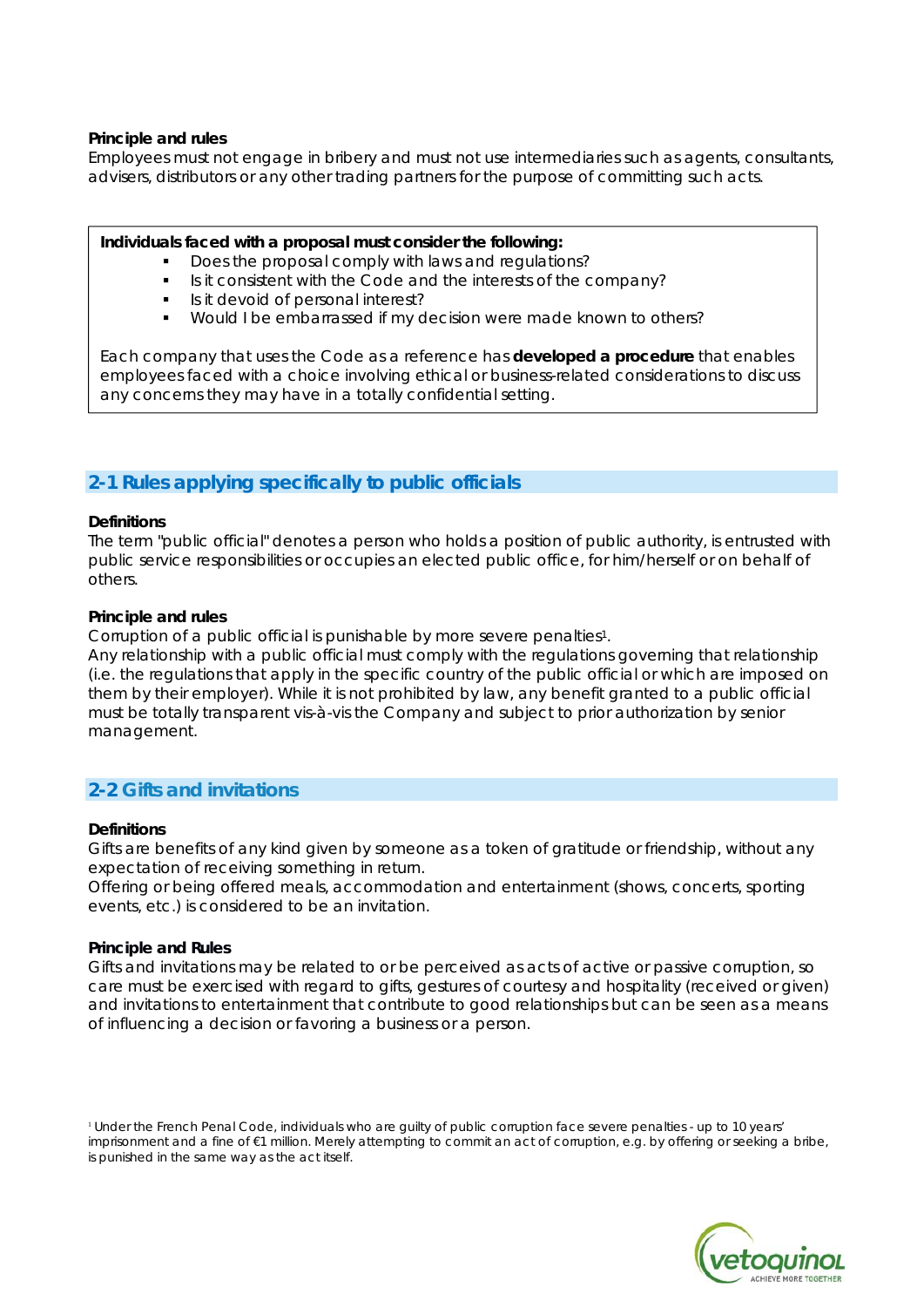# **2-3 Gifts to charitable or political organizations**

#### **Definitions**

Grants and donations are benefits given in the form of money and/or contributions in kind; they are granted for a specific purpose: research, training, the environment (sustainable development), for charitable or humanitarian purposes etc.

Political contributions - whether monetary or otherwise - are intended to support political parties, leaders or initiatives.

#### **Principle and Rules**

Requests for grants, donations or contributions must be carefully considered, particularly requests from those who are in a position to influence the company's activities or who could, if the grant were agreed to, derive personal benefit therefrom.

Requests for donations must be approved by a supervisor.

# **2-4 Patronage, sponsoring**

#### **Definition**

Through patronage or sponsorship, the Company wishes to provide financial or material support to a charitable organization or a social, cultural or sporting entity as a means of communicating and promoting its values.

#### **Principles and rules**

They must be carried out without any seeking specific benefits from the beneficiary other than the promotion of the corporate image.

# **2-5 Facilitation payments**

#### **Definition**

Facilitation payments are unofficial payments (as opposed to legitimate and official fees and taxes) that are paid to facilitate or expedite any administrative formalities such as applications for permits, visas or customs clearances.

#### **Principle and rules**

The Company does not accept to make "facilitation payments" unless there are compelling reasons (the health or safety of an employee, etc.).

# **2-6 Monitoring of third parties (suppliers, service providers, clients)**

#### **Definition**

Monitoring concerns third parties, natural or legal persons with whom the company interacts and who may, in certain cases, present a particular level of risk in terms of corruption. The following are considered third parties: business partners, suppliers, service providers, agents, clients, intermediaries etc.

#### **Principle and rules**

Each company shall endeavor to ensure that third parties comply with its principles and values and shall, where appropriate, carry out due diligence.

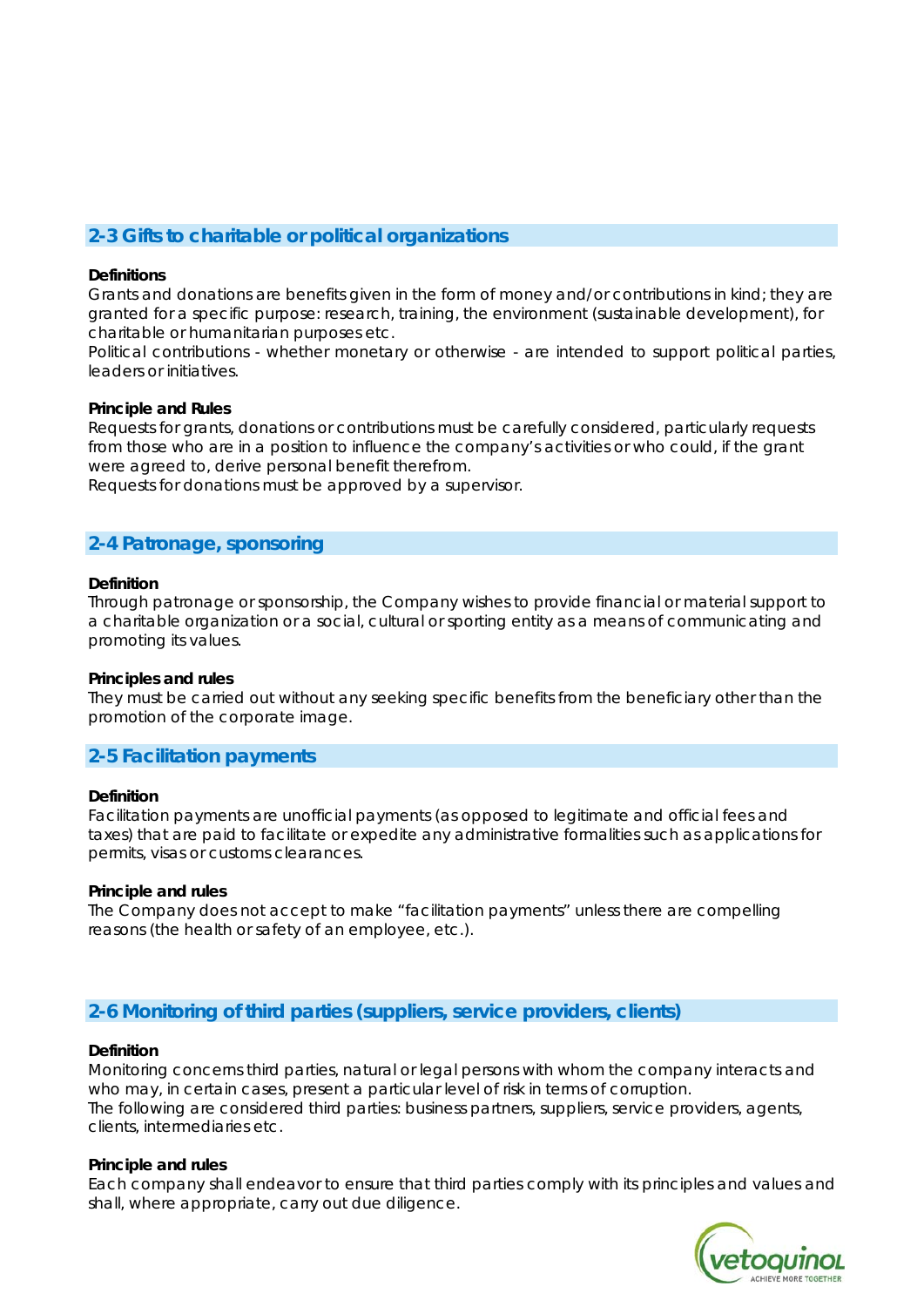# **2-7 Conflicts of interest**

#### **Definition**

Conflicts of interest arise from any situation in which employees' personal interests conflict with their duties or responsibilities.

#### **Principle and rules**

If circumstances give rise to a potential or actual conflict of interest, the employees concerned must report this.

#### **2-8 Accounting records/Internal controls**

#### **Definition**

The company must ensure that its accounting departments and/or its internal and/or external auditors are vigilant in checking for concealment of corruption in books, records and accounts.

#### **Principle and rules**

Persons undertaking audit assignments (audits, certification of accounts) must be particularly vigilant with regard to the accuracy and veracity of the accounts.

# **3- Applying the Code**

# **3-1 Training**

Employees are required to acquaint themselves with this Code and to participate in the training sessions organized by the company to raise awareness of the fight against corruption. New employees are made aware of the Code and its provisions immediately upon assuming their duties within the company.

# **3-2 Reporting practices that are in breach of the Code and protection of whistleblowers**

**Employees, while observing the procedure laid down by the company, can express their concerns and/or ask questions** of their supervisor and/or the designated contact person:

- If they find themselves faced with a risk of corruption;
- If they genuinely believe that a violation of the Code has been, is being, or may be committed;
- If they discover that someone is experiencing reprisals after having lodged a report in good faith.

Any employee who, in good faith and without being influenced by personal interest or advantage, that is to say, being sincerely persuaded that his/her statement is accurate, reports a violation or a risk of a violation of the Code to his/her supervisors or the designated contact person, will be protected from all forms of reprisal. The identity of any such employee and the facts of the matter will be treated confidentially, in accordance with the relevant regulations.

Furthermore, while a bona fide error will not result in any disciplinary action, allegations that are deliberately vexatious or made with malicious intent will be penalized.